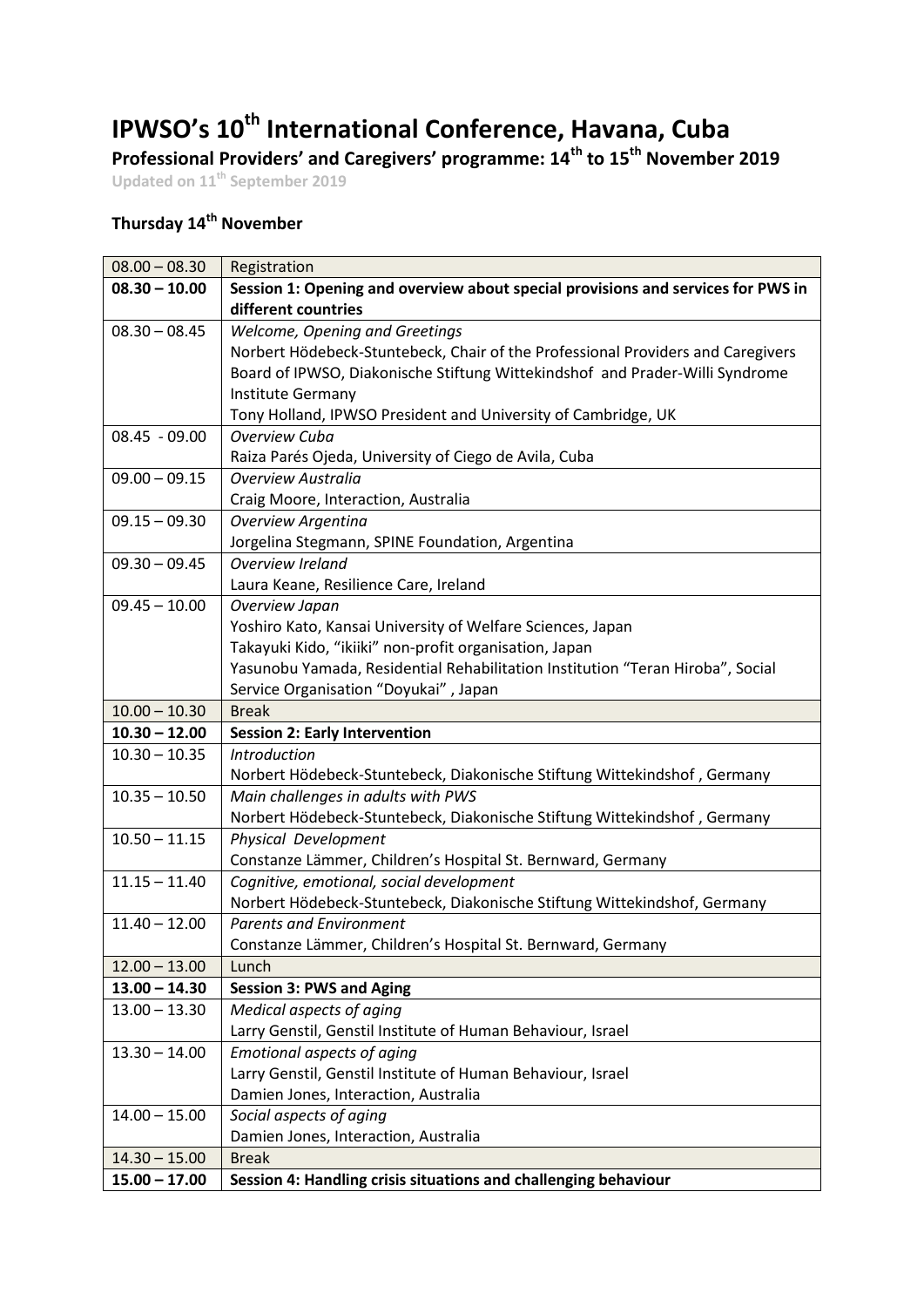| $15.00 - 15.10$ | Systemic view                                                            |
|-----------------|--------------------------------------------------------------------------|
|                 | Norbert Hödebeck-Stuntebeck, Diakonische Stiftung Wittekindshof, Germany |
| $15.10 - 15.30$ | Legal basics and ethics                                                  |
|                 | Anna Murray, University of Cambridge, UK                                 |
| $15.30 - 16.00$ | Prevention                                                               |
|                 | Svetlana Labun, Regens Wagner Absberg, Germany                           |
|                 | Norbert Hödebeck-Stuntebeck, Diakonische Stiftung Wittekindshof, Germany |
| $16.00 - 16.30$ | Handling                                                                 |
|                 | Michael Pethe, Head of Department and Deputy Home Director at two PWS    |
|                 | residential groups in Graubünden, Switzerland                            |
| $16.30 - 17.00$ | Reflection: Concrete support within a Rogerian practice framework        |
|                 | Christine Ford, Community Connections, New Zealand                       |
|                 | Geoff Kelly, Community Connections, New Zealand                          |